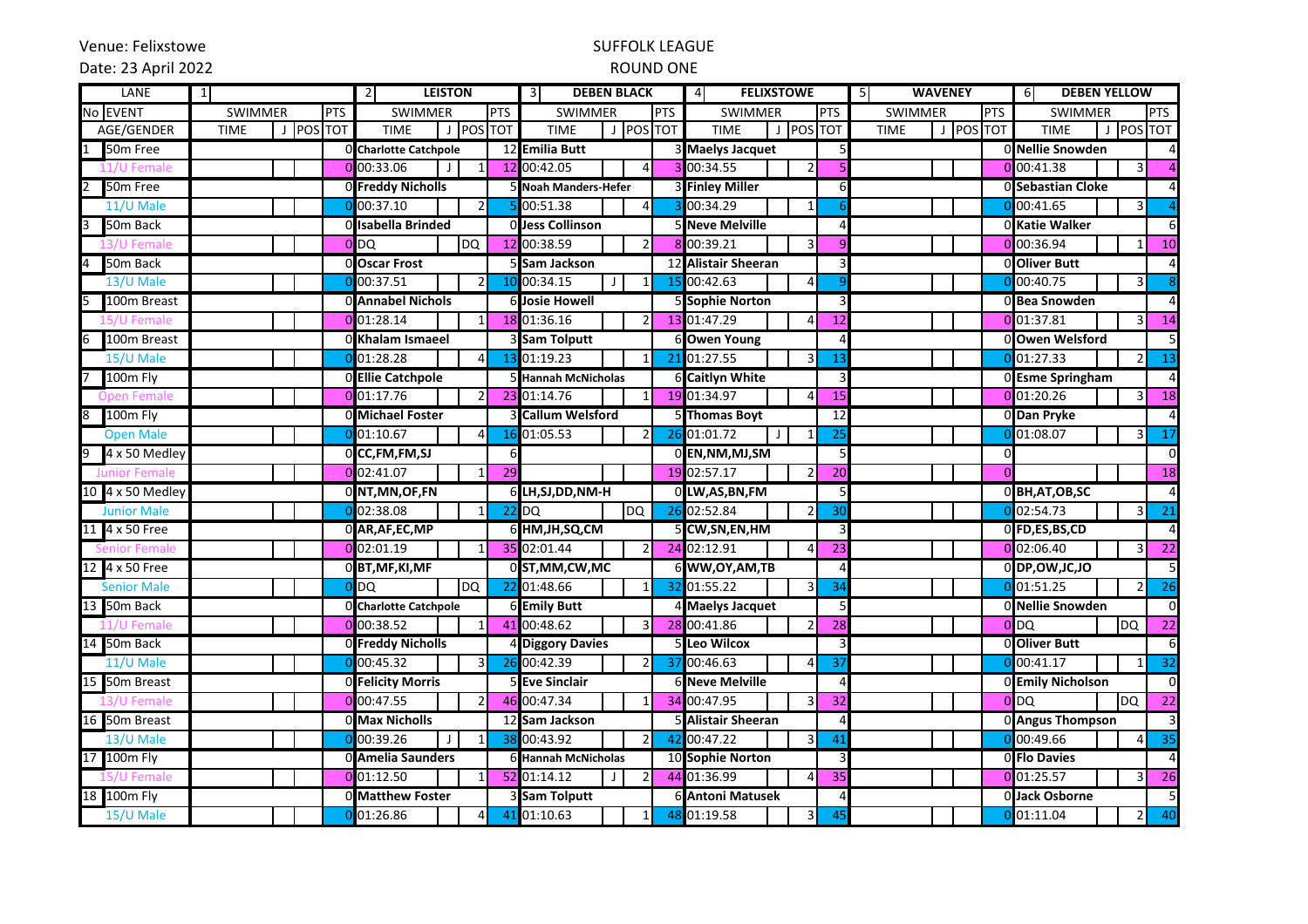Venue: Felixstowe

# SUFFOLK LEAGUE

Date: 23 April 2022

## ROUND ONE

| 19 100m Free        | 0 Amber Ridgeon              |    | 4 Caitlin McNicholas          |    | 5 Caitlyn White               |    |          | 0 Connie Davies<br>6                                           |
|---------------------|------------------------------|----|-------------------------------|----|-------------------------------|----|----------|----------------------------------------------------------------|
| n Female            | 0 01:09.39<br>3              |    | 56 01:04.02<br>$\overline{2}$ | 49 | 01:12.33<br>Δ                 | 38 |          | $0$ 01:02.27<br>32<br>$1\overline{ }$                          |
| 20 100m Free        | 0 Ben Taylor                 |    | 4 Callum Welsford             |    | <b>Thomas Boyt</b>            | 6  |          | 0 Dan Pryke<br>3                                               |
| <b>Open Male</b>    | 01:01.52<br>3                | 45 | 00:58.83                      | 53 | 00:56.58                      | 51 |          | $0$ 01:01.71<br>43<br>4                                        |
| 21 4 x 50 Free      | 0 FN, BG, IB, MN             |    | 6 DD, EB, JC, SJ              |    | 3 FM, MJ, NM, AS              |    |          | O OB, NS, KW, BH<br>5                                          |
| <b>Junior Mixed</b> | 0 02:20.84                   |    | 6 02:29.33<br>$\overline{4}$  |    | 02:23.15<br>3                 |    |          | 0 02:22.35<br>5<br>$\mathcal{P}$                               |
| 22 4 x 50 Medley    | 0 AR, FP, AS, MF             |    | 5 MC,CM,ST,HM                 |    | 6 SN, TB, AM, HM              |    |          | 0 FD,ES,JO,DP<br>$\overline{4}$                                |
| <b>Senior Mixed</b> | 0 02:15.81<br>$\overline{2}$ |    | 11 02:08.08<br>$\mathbf{1}$   |    | 9 02:20.70<br>$\Delta$        |    |          | $\overline{9}$<br>0 02:18.51<br>3 <sup>1</sup>                 |
| 23 50m Breast       | OFreya May                   |    | 6 Emilia Butt                 |    | 3 Maelys Jacquet              |    |          | 0 Nellie Snowden<br>$\overline{4}$                             |
| 11/U Female         | $0$ <sub>00:47.57</sub>      |    | 62 00:57.17<br>$\overline{4}$ |    | 52 00:52.54<br>$\mathcal{P}$  | 43 |          | $0$ 00:52.55<br>$\overline{\mathbf{3}}$<br>36                  |
| 24 50m Breast       | O Noah Turna                 |    | 5 Diggory Davies              |    | 4 Finley Miller               | 6  |          | $\mathbf 0$<br>O Luke Thornton-Coates                          |
| 11/U Male           | 00:53.88<br>$\overline{2}$   |    | 50 00:57.82<br>3              | 57 | 00:52.54<br>$\mathbf{1}$      | 57 |          | 43                                                             |
| 25 50m Fly          | <b>O</b> Skyla Jarvis        |    | 6 Jess Collinson              |    | <b>3 Neve Melville</b>        |    |          | 5<br>0 Katie Walker                                            |
| /U Femal            | 0 00:38.20<br>1              |    | 68 00:50.06<br>4              | 55 | 00:41.86<br>3                 | 47 |          | $0$ 00:38.98<br>41<br>2                                        |
| 26 50m Fly          | 0 Max Nicholls               |    | 6 Sam Jackson                 |    | 4 Brandon Newton              |    |          | OBen Howlett<br>5                                              |
| 13/U Male           | 00:35.50<br>$\mathbf{1}$     | 56 | 00:38.63<br>3                 | 61 | 00:45.27<br>$\overline{4}$    | 60 |          | $0$ <sub>0</sub> 00:37.35<br>$\overline{48}$<br>$\overline{2}$ |
| 27 100m Free        | 0 Ellie Catchpole            |    | 6 Hannah McNicholas           |    | <b>5 Ellie Norton</b>         | ς  |          | $\overline{a}$<br>0 Bea Snowden                                |
| Female              | $0$ 01:05.61                 |    | 74 01:08.30                   |    | 60 01:18.16<br>$\Delta$       | 50 |          | $0$ 01:17.98<br>3 <sup>1</sup><br>45                           |
| 28 100m Free        | 0 Khalam Ismaeel             |    | 4 Malachi Moss                |    | 3 Antoni Matusek              | 5  |          | 0 Jack Osborne<br>6                                            |
| 15/U Male           | 01:08.72<br>3                | 60 | 01:10.14<br>$\Delta$          | 64 | 01:06.15                      | 65 |          | 01:02.54<br>54                                                 |
| 29 100m Back        | 0 Amber Ridgeon              |    | 4 Sophie Quniton              |    | <b>5 Sophie Norton</b>        |    |          | 12<br>0 Connie Davies                                          |
| <b>Open Female</b>  | 0 01:18.27                   |    | 78 01:09.53<br>$\mathcal{P}$  |    | 65 01:24.71<br>Δ              | 53 |          | $0$ 01:08.66<br>57                                             |
| 30 100m Back        | 0 Ben Taylor                 |    | <b>Michael Connick</b>        |    | 6 Thomas Boyt                 |    |          | 0 Jack Osborne<br>3                                            |
| <b>Open Male</b>    | 01:09.56<br>3                | 64 | 01:02.26<br>$\mathbf{1}$      | 70 | 01:05.24<br>2                 | 70 |          | 01:10.53<br>$\overline{57}$                                    |
| 31 4 x 50 Free      | OFM,CC,SJ,IB                 | 6  |                               |    | 0 SM, MJ, NM, EN              | 5  | $\Omega$ | $\mathbf 0$                                                    |
|                     | 0 02:24.75<br>1              | 84 |                               |    | 65 02:32.62<br>$\overline{2}$ | 58 | $\Omega$ | 57                                                             |
| 32 4 x 50 Free      | 0 NT, FN, OF, MN             |    | 6 DD, SC, NM-H, SJ            |    | 3 LW, BN, AS, FM              | 5  |          | $\overline{4}$<br>0 OB, SC, AT, BH                             |
| <b>Junior Male</b>  | 02:26.08<br>$\mathbf{1}$     | 70 | 02:33.36<br>$\overline{4}$    | 73 | 02:29.61<br>$\overline{2}$    | 75 |          | $0$ 02:32.42<br>3<br>61                                        |
| 33 4 x 50 Medley    | 0 AR, MP, AS, EC             |    | 6 SQ, JH, HM, CM              |    | 5 SN, HM, MJ, CW              |    |          | O CD, BS, ES, FD<br>$\overline{4}$                             |
|                     | 02:15.84<br>$\mathbf{1}$     |    | 90 02:18.22<br>$\overline{2}$ |    | 70 02:35.75<br>4              | 61 |          | $0$ 02:25.08<br>$\overline{\mathbf{3}}$<br>61                  |
| 34 4 x 50 Medley    | 0 BT, FP, MF, KI             |    | 4 MC, ST, MM, CW              |    | 6 WW, TB, AM, OY              |    |          | 0 JO,JC,DP,OW                                                  |
| <b>Senior Male</b>  | 02:14.46<br>3                | 74 | 02:04.58<br>$\mathbf{1}$      | 79 | 02:14.87                      | 78 |          | $0$ 02:09.04<br>66<br>2                                        |
| 35 50m Fly          | O Bluebell Gallant           |    | 5 Emilia Butt                 |    | 4 Maelys Jacquet              | 12 |          | $\overline{3}$<br>0 Nellie Snowden                             |
| 11/U Fema           | $0$ 00:43.20<br>2            |    | 95 00:51.26<br>3              |    | 74 00:42.77<br>$\overline{1}$ | 73 |          | 0 00:57.27<br>64<br>4                                          |
| 36 50m Fly          | 0 Noah Turna                 |    | <b>5 Diggory Davies</b>       |    | 0 Finley Miller               | U  |          | 0 Oliver Butt<br>6                                             |
| 11/U Male           | 00:53.02<br>$\overline{2}$   | 79 | DQ<br>DQ                      | 79 | $\overline{DQ}$<br><b>DO</b>  | 78 |          | $0$ 00:42.66<br>$1\vert$<br>72                                 |
| 37 50m Free         | 0 Liberty Morris             |    | 3 Jess Collinson              |    | <b>6 Ellie Norton</b>         |    |          | $\overline{5}$<br>0 Isobel McNicholas                          |
| Femal               | 00:36.99<br>4                | 98 | 00:32.91<br>$\mathbf{1}$      | 80 | 00:36.25<br>3                 | 77 |          | $0$ 00:35.62<br>2 <sup>1</sup><br>69                           |
| 38 50m Free         | 0 Max Nicholls               |    | 5 Sam Connick                 |    | 3 Alistair Sheeran            |    |          | 0 Ben Howlett<br>6                                             |